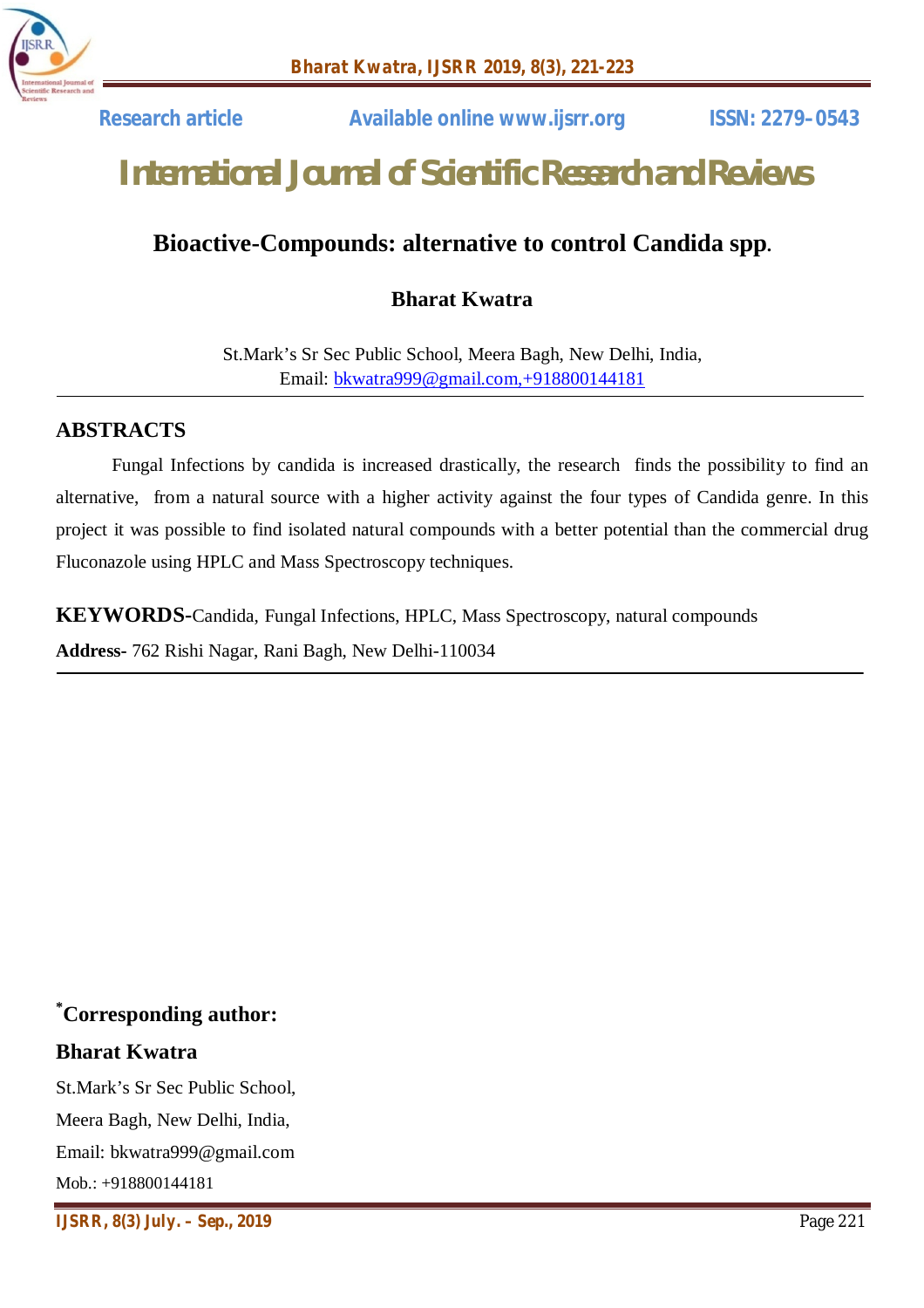#### **1. INTRODUCTION**

A fungal infection typically on the skin or mucous membranes caused by candida  $<sup>1</sup>$ . During the last</sup> 15 years, the incidence of systemic infections caused by Candida genre increased drastically, mainly in premature babies and patients in the Intensive Care Unit  $2$ . Candida is an important infection agent due to the own medicine progress: the appearance of huge numbers of invasive procedures, breaking the human natural protections, the intensive use of antibiotics with the capacity to keep alive weakened people and successful to the opportunistic microorganisms infections<sup>3</sup>.

#### **2. RESEARCH METHOD**

The research methods was divided in 10 steps.  $\frac{1}{1}$  The first one was the bioprospection of microorganisms with activity against, initially, two species of Candida: C. albicans and C. glabrata. The microorganism bioprospecting was a bacterium from an orange orchard in Punjab. <sup>2</sup> The bacterium was isolated and named as A0. With the A0, the next step was the cultivation using 5 L of Nutrient Broth with a 0,01% of CuCl2.2H2O, pH 6.8 in 82.4  $\textdegree$ F, the bacterium grew during 10 days.<sup>3</sup> After this, the production was centrifuged and the evaluation of the supernatant activity was made. <sup>4</sup>The next step was the extraction of these compounds from supernatant. With a partition balloon and an organic solvent (Dichloromethane) the supernatant compounds was extracted in a crude fraction named of FD0. With the FD0, the procedure of purification had started. <sup>4</sup>A Column Liquid Chromatography divided FD in 13 fractions, and one of them showed activity against C. albicans and C. glabrata, the fraction  $FAA$ <sup>5</sup>. In the next step of the purification was the Column Flash, which divided the F4A in more four compounds: PCA, PCN, OAC and Indolinone. <sup>6</sup>The confirmation of the purification level of the compounds was made with HPLC analysis. All these compounds were tested against C. albicans and C. glabrata. The next step was Minimum Inhibitory Concentration (MIC) in a 96 wells plate. The 6th methodology part was the molecular identification with spectroscopy NMR, where PCA, PCN and OAC was defined. <sup>7</sup>With these results, the 7th step was the cytotoxicity test, to evaluate the toxicity of the compounds in animal cells.<sup>8</sup> After this, the next procedures was a series of tests to compare the bioactive compounds isolated from the commercial drugs.<sup>9</sup> In this moment, more 2 species of Candida was added for the procedures: C. krusei and C. dubliniensis. <sup>10</sup> Another MIC was made with the four Candida species and one synergism test with PCA + OAC and OAC + Fluconazole (commercial drug) to try to reduce the MIC value.

#### **3. RESULTS**

The compounds isolated from F4A was tested against C. albicans and C. glabrata that showed activity was PCA and OAC. The OAC MIC was 0,78 μg/mL for C. albicans and 156 μg mL-1 for C. glabrata. The PCA MIC was 50 μg mL-1 for C. albicans and 25 μg/mL for C. glabrata. The NMR